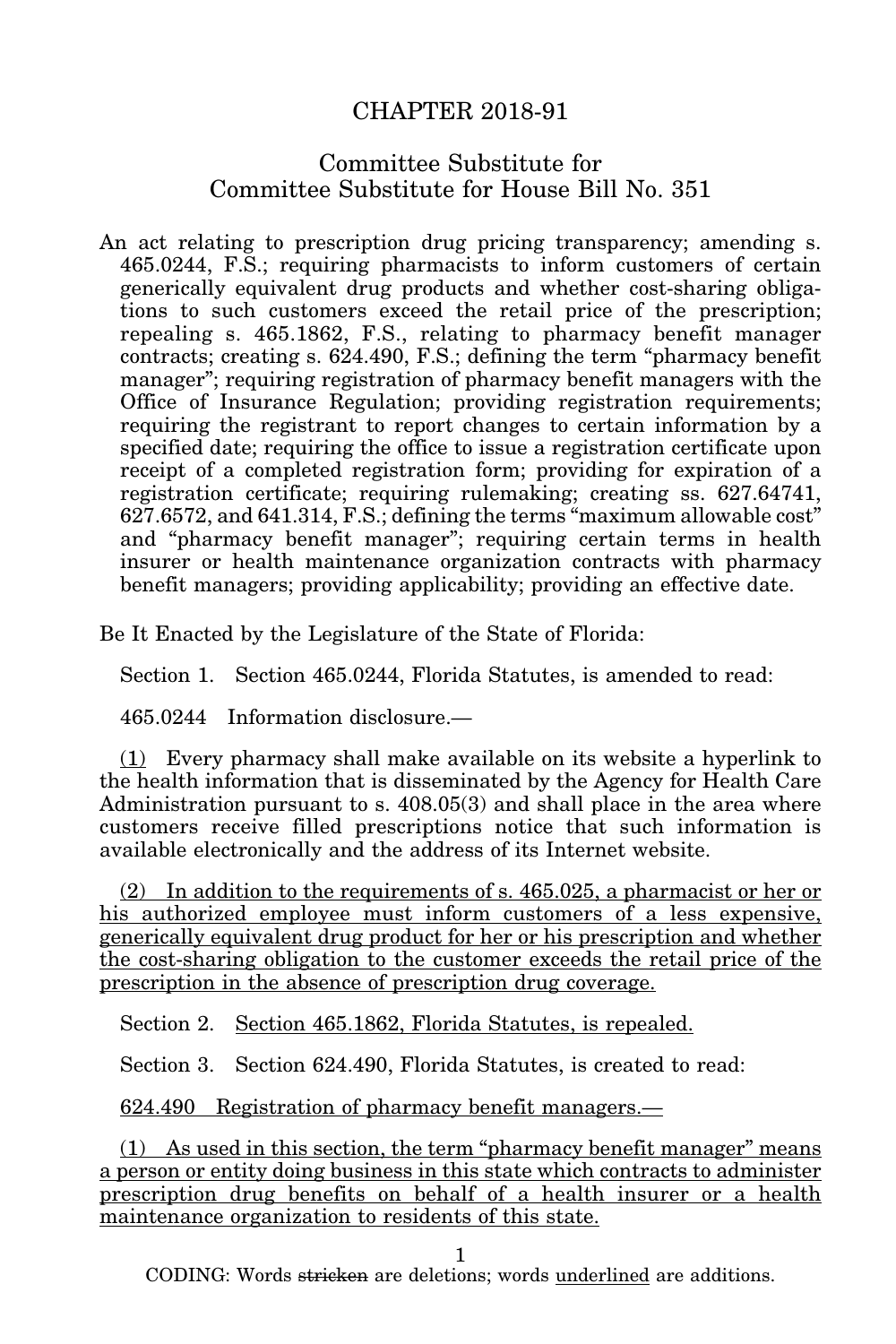(2) Effective January 1, 2019, to conduct business in this state, a pharmacy benefit manager must register with the office. To initially register or renew a registration, a pharmacy benefit manager shall submit:

(a) A nonrefundable fee not to exceed \$500.

(b) A copy of the registrant's corporate charter, articles of incorporation, or other charter document.

(c) A completed registration form adopted by the commission containing:

1. The name and address of the registrant.

2. The name, address, and official position of each officer and director of the registrant.

(3) The registrant shall report any change in information required by subsection (2) to the office in writing within 60 days after the change occurs.

(4) Upon receipt of a completed registration form, the required documents, and the registration fee, the office shall issue a registration certificate. The certificate may be in paper or electronic form, and shall clearly indicate the expiration date of the registration. Registration certificates are nontransferable.

(5) A registration certificate is valid for 2 years after its date of issue. The commission shall adopt by rule an initial registration fee not to exceed \$500 and a registration renewal fee not to exceed \$500, both of which shall be nonrefundable. Total fees may not exceed the cost of administering this section.

(6) The commission shall adopt rules necessary to implement this section.

Section 4. Section 627.64741, Florida Statutes, is created to read:

627.64741 Pharmacy benefit manager contracts.—

(1) As used in this section, the term:

(a) "Maximum allowable cost" means the per-unit amount that a pharmacy benefit manager reimburses a pharmacist for a prescription drug, excluding dispensing fees, prior to the application of copayments, coinsurance, and other cost-sharing charges, if any.

(b) "Pharmacy benefit manager" means a person or entity doing business in this state which contracts to administer or manage prescription drug benefits on behalf of a health insurer to residents of this state.

(2) A contract between a health insurer and a pharmacy benefit manager must require that the pharmacy benefit manager:

2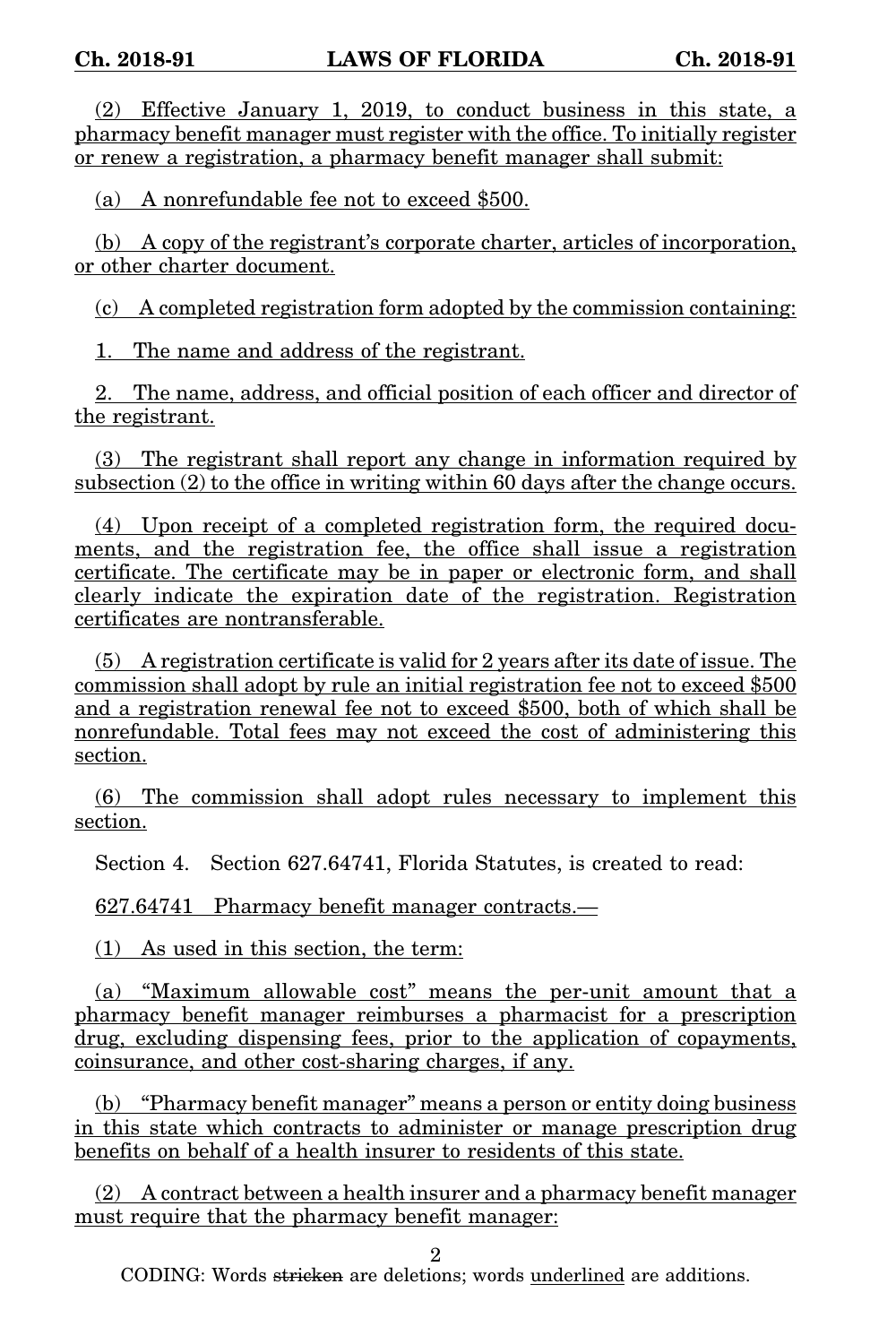(a) Update maximum allowable cost pricing information at least every 7 calendar days.

(b) Maintain a process that will, in a timely manner, eliminate drugs from maximum allowable cost lists or modify drug prices to remain consistent with changes in pricing data used in formulating maximum allowable cost prices and product availability.

(3) A contract between a health insurer and a pharmacy benefit manager must prohibit the pharmacy benefit manager from limiting a pharmacist's ability to disclose whether the cost-sharing obligation exceeds the retail price for a covered prescription drug, and the availability of a more affordable alternative drug, pursuant to s. 465.0244.

(4) A contract between a health insurer and a pharmacy benefit manager must prohibit the pharmacy benefit manager from requiring an insured to make a payment for a prescription drug at the point of sale in an amount that exceeds the lesser of:

(a) The applicable cost-sharing amount; or

(b) The retail price of the drug in the absence of prescription drug coverage.

(5) This section applies to contracts entered into or renewed on or after July 1, 2018.

Section 5. Section 627.6572, Florida Statutes, is created to read:

627.6572 Pharmacy benefit manager contracts.—

(1) As used in this section, the term:

(a) "Maximum allowable cost" means the per-unit amount that a pharmacy benefit manager reimburses a pharmacist for a prescription drug, excluding dispensing fees, prior to the application of copayments, coinsurance, and other cost-sharing charges, if any.

(b) "Pharmacy benefit manager" means a person or entity doing business in this state which contracts to administer or manage prescription drug benefits on behalf of a health insurer to residents of this state.

(2) A contract between a health insurer and a pharmacy benefit manager must require that the pharmacy benefit manager:

(a) Update maximum allowable cost pricing information at least every 7 calendar days.

(b) Maintain a process that will, in a timely manner, eliminate drugs from maximum allowable cost lists or modify drug prices to remain consistent with changes in pricing data used in formulating maximum allowable cost prices and product availability.

3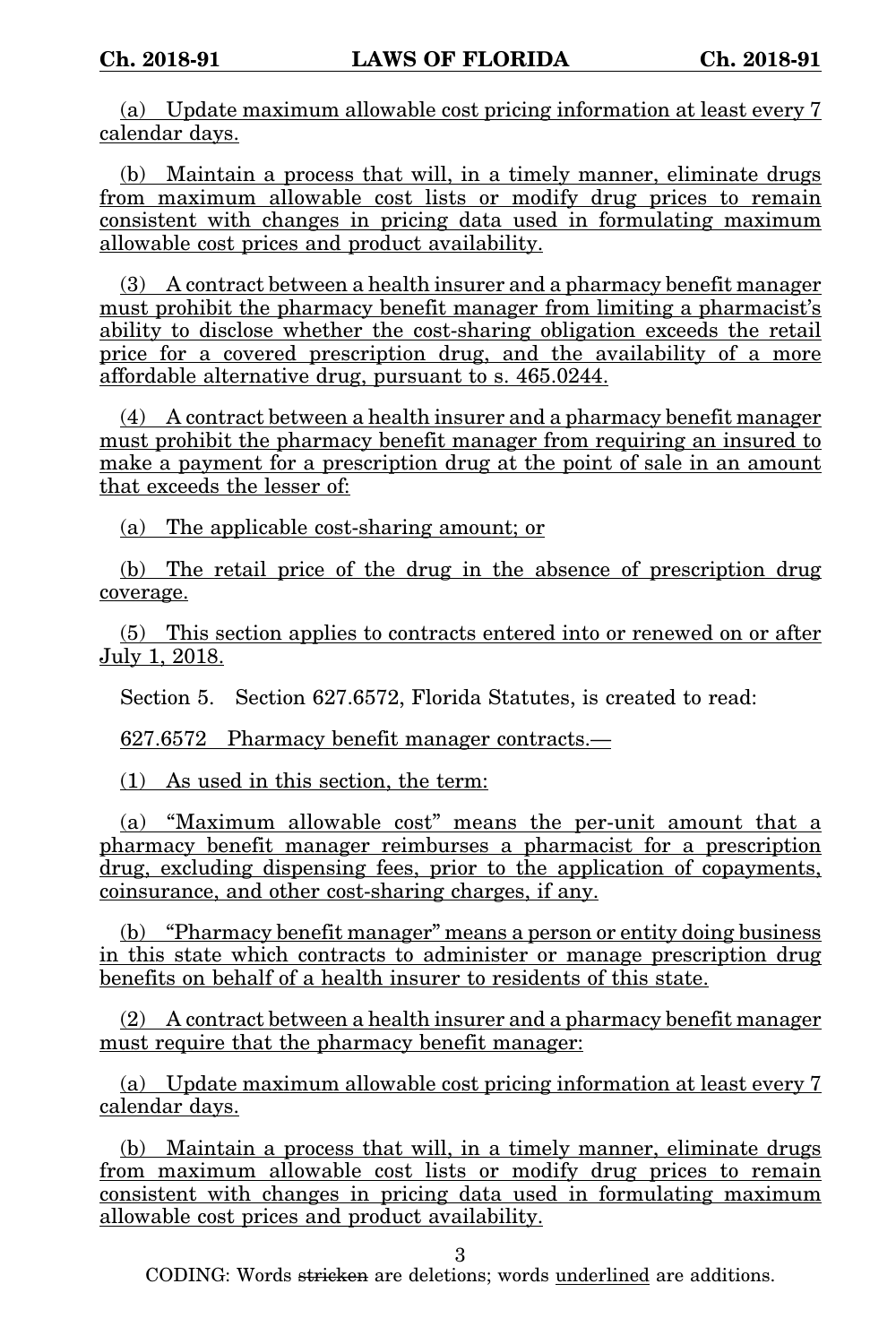(3) A contract between a health insurer and a pharmacy benefit manager must prohibit the pharmacy benefit manager from limiting a pharmacist's ability to disclose whether the cost-sharing obligation exceeds the retail price for a covered prescription drug, and the availability of a more affordable alternative drug, pursuant to s. 465.0244.

(4) A contract between a health insurer and a pharmacy benefit manager must prohibit the pharmacy benefit manager from requiring an insured to make a payment for a prescription drug at the point of sale in an amount that exceeds the lesser of:

(a) The applicable cost-sharing amount; or

(b) The retail price of the drug in the absence of prescription drug coverage.

(5) This section applies to contracts entered into or renewed on or after July 1, 2018.

Section 6. Section 641.314, Florida Statutes, is created to read:

641.314 Pharmacy benefit manager contracts.—

(1) As used in this section, the term:

(a) "Maximum allowable cost" means the per-unit amount that a pharmacy benefit manager reimburses a pharmacist for a prescription drug, excluding dispensing fees, prior to the application of copayments, coinsurance, and other cost-sharing charges, if any.

(b) "Pharmacy benefit manager" means a person or entity doing business in this state which contracts to administer or manage prescription drug benefits on behalf of a health maintenance organization to residents of this state.

(2) A contract between a health maintenance organization and a pharmacy benefit manager must require that the pharmacy benefit manager:

(a) Update maximum allowable cost pricing information at least every 7 calendar days.

(b) Maintain a process that will, in a timely manner, eliminate drugs from maximum allowable cost lists or modify drug prices to remain consistent with changes in pricing data used in formulating maximum allowable cost prices and product availability.

(3) A contract between a health maintenance organization and a pharmacy benefit manager must prohibit the pharmacy benefit manager from limiting a pharmacist's ability to disclose whether the cost-sharing

4